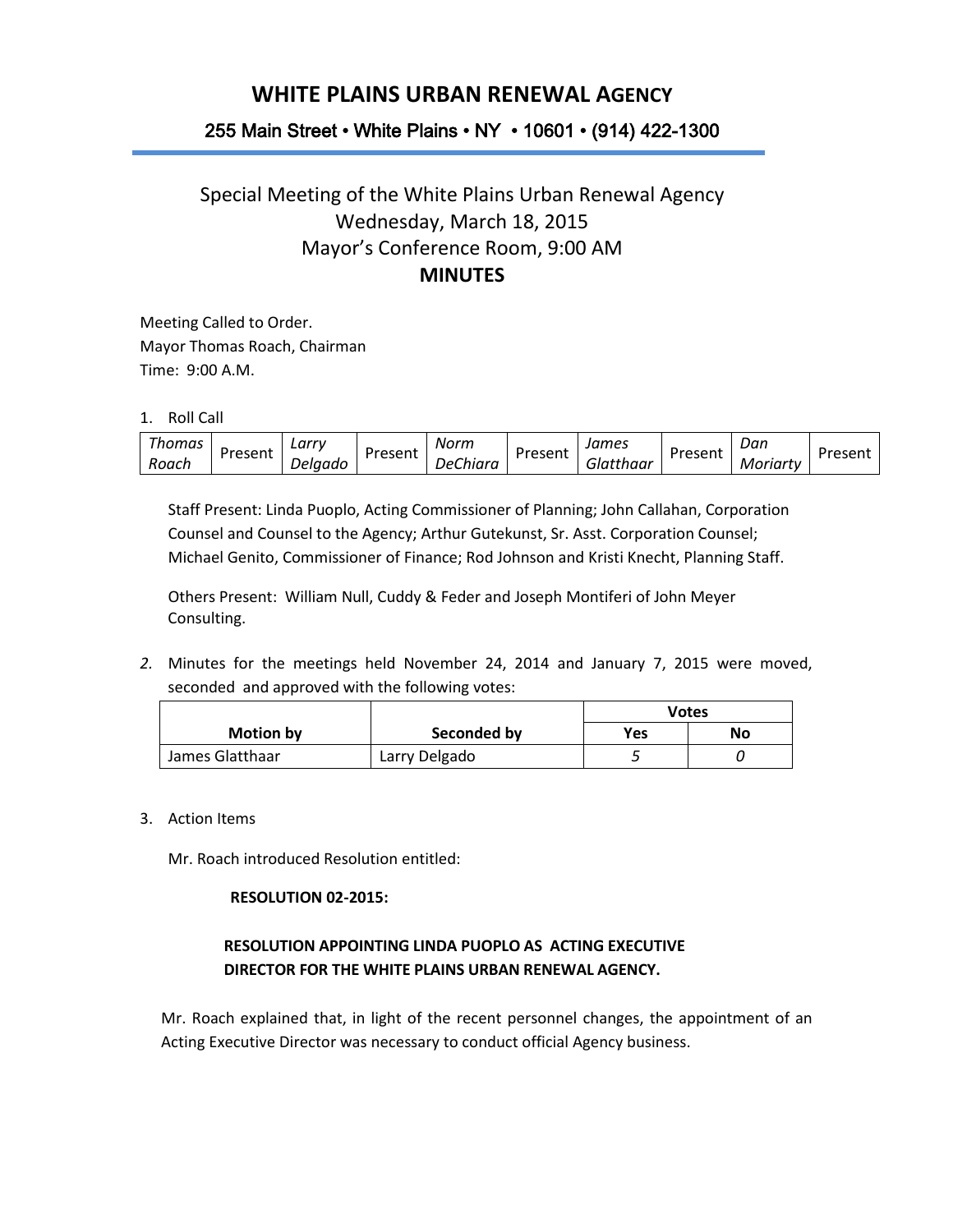RESOLUTION 02-2015 was moved, seconded and approved with the following votes:

|                  |                 | Votes |    |
|------------------|-----------------|-------|----|
| <b>Motion by</b> | Seconded by     | Yes   | No |
| Larry Delgado    | James Glatthaar |       |    |

Mr. Roach introduced Resolution entitled:

### **RESOLUTION 03-2015**

## **RESOLUTION ADOPTING THE URBAN RENEWAL AGENCY ANNUAL ADMINISTRATIVE BUDGET FOR FISCAL YEAR BEGINNING JULY 1, 2015 AND ENDING JUNE 30, 2016**

Ms. Puoplo presented the proposed Annual Administrative Budget and explained it was similar to the previous year's budget. The Agency does receive limited revenue from Agency owned properties leased to the City and used for public parking.

RESOLUTION 03-2015 was moved, seconded and approved with the following votes:

|                  |                 | <b>Votes</b> |  |
|------------------|-----------------|--------------|--|
| <b>Motion by</b> | Seconded by     | Yes<br>No    |  |
| Larry Delgado    | James Glatthaar |              |  |

Mr. Roach introduced Resolution entitled:

### **RESOLUTION 04-2015**

**RESOLUTION AMENDING THE CONTRACT FOR SALE OF LAND FOR PRIVATE REDEVELOPMENT BY AND BETWEEN THE WHITE PLAINS URBAN RENEWAL AGENCY (**A**AGENCY**@**), THE CITY OF WHITE PLAINS (**A**CITY**@**) AND LCOR 55 BANK STREET LLC (LCOR LDA.), APPROVED BY THE AGENCY ON MAY 23, 2007 AND, APPROVED BY THE COMMON COUNCIL OF THE CITY ON JUNE 14, 2007, AS AMENDED BY THE FIRST AMENDMENT, APPROVED BY THE AGENCY ON JULY 17, 2008 AND BY THE COMMON COUNCIL OF THE CITY ON AUGUST 8, 2008 (FIRST) LDA AMENDMENT**@**)(TOGETHER WITH THE LCOR LDA AND THE FIRST LDA AMENDMENT THE FIRST AMENDED LDA.** AND AS FURTHER AMENDED BY **THESECOND AMENDMENT APPROVED BY THE AGENCY ON AUGUST 13, 2014 AND,**  APPROVED BY THE COMMON COUNCIL ON SEPTEMBER 2, 2014 (**BSECOND LDA AMENDMENT**@**) (TOGETHER WITH THE LCOR LDA AND THE FIRST LDA AMENDMENT** A**THE** A**AMENDED LDA**@**) TO FURTHER AMEND THE AMENDED LDA TO ALLOW THE SUBDIVISION OF THE PREMISES TO ACCOMMODATE THE PHASING OF THE PROPERTY AND TO APPROVE THE TRANSFER OF THE SUBDIVIDED PARCELS TO TWO SEPARATE OWNERS(THIRD LDA AMENDMENT.).** 

Mr. Null explained that the approved 55 Bank Street project included 561 residential units, 20% of which are affordable and 570 parking spaces including the requisite commuter parking. There are no modifications proposed to the approved amended site plan or the Preliminary Plans.